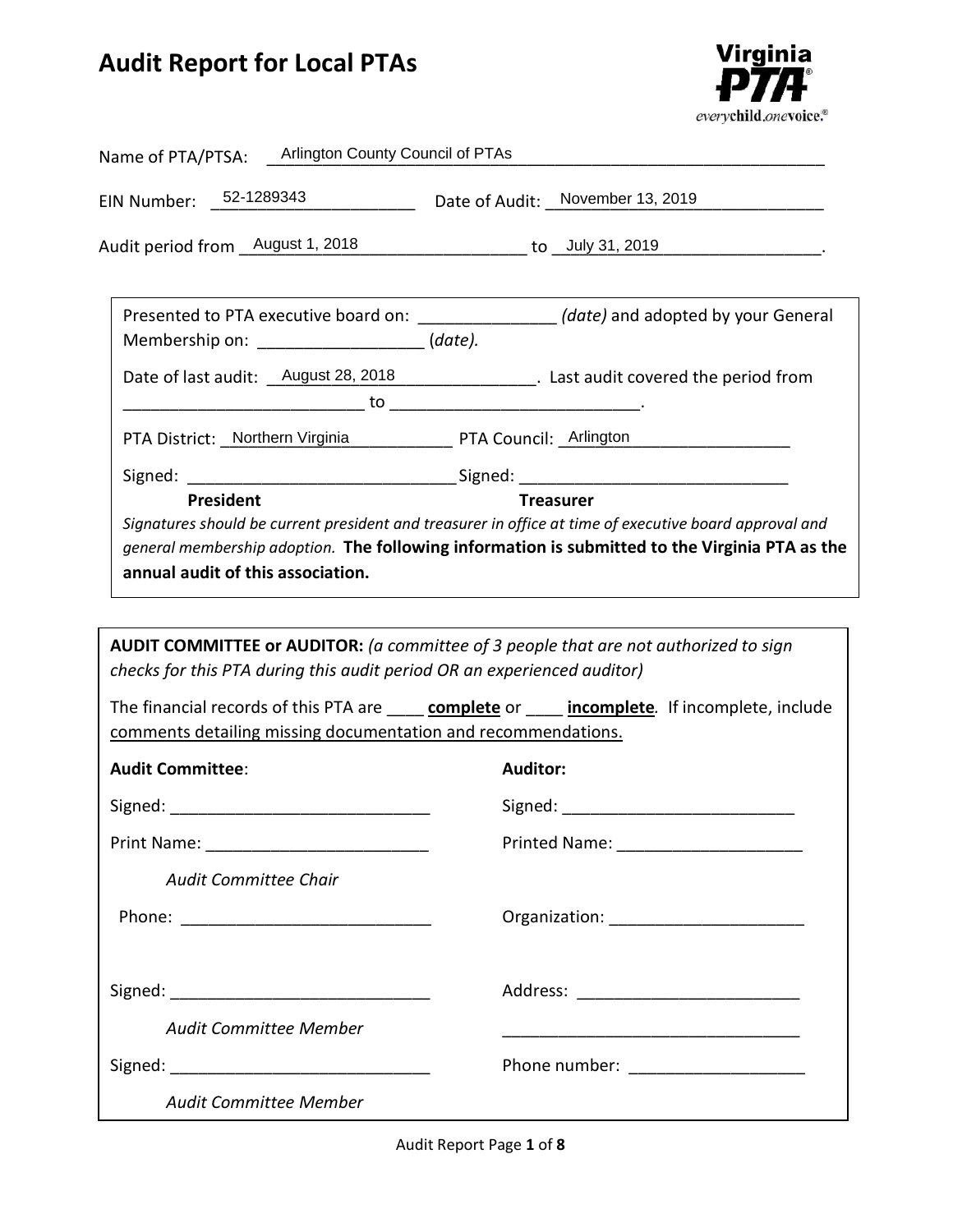## **Financial Management Checklist**

The purpose of this checklist is to provide general guidance to PTA volunteer leaders in the management of their resources. Stewardship of other people's money is an important part of volunteer activity and requires systematic and ongoing attention.

This is a complete review of the financial management practices of the PTA, and assists the audit committee/auditor with their inspection of the books and records. **This checklist is kept as part of the adopted audit report and filed with the permanent financial records.** 

### **Officer Information:**

| President during audit period: Maura McMahon |                 | phone: 571-213-0113 |
|----------------------------------------------|-----------------|---------------------|
| Treasurer during audit period:               | Kendra Anderson | phone: 571-429-5078 |
| Secretary during audit period: Ana White     |                 | phone: 703-237-6494 |

| <b>Treasurer's Records:</b>                                        | <b>Treasurer</b>                     | <b>Audit Committee</b> |
|--------------------------------------------------------------------|--------------------------------------|------------------------|
| 1. Do the treasurer records include:                               |                                      |                        |
| Contact information for the Executive Board?<br>$\bullet$          | $\vert X \vert$<br>Yes<br>No         | Yes<br><b>No</b>       |
| Copy of previous audit?                                            | X<br>Yes<br><b>No</b>                | Yes<br><b>No</b>       |
| Copy of the bylaws and standing rules (if applicable)?             | x <sub>l</sub><br>Yes<br>No          | Yes<br>No              |
| Copy of membership roster?                                         | $ \mathsf{X} $ Yes<br>No             | Yes<br>No              |
| Copy of the adopted budget?<br>$\bullet$                           | $\overline{\mathsf{x}}$<br>Yes<br>No | Yes<br>No              |
| Copy of IRS 990 filing?<br>$\bullet$                               | $X$ Yes<br>No                        | No<br>Yes              |
| Copy of insurance policy?<br>$\bullet$                             | $ \overline{X} $ Yes<br>No           | Yes<br>No              |
| A copy of the 501c(3) determination letter?                        | $X$ Yes<br>No                        | No<br>Yes              |
| A copy of the sales tax exempt certificate? (if applicable)        | Yes<br>No                            | Yes<br>No              |
| A copy of bank signatory paperwork?<br>٠                           | $ X $ Yes<br>No                      | No<br>Yes              |
| Minutes of all meetings? (Board and general membership)<br>٠       | X   Yes<br>No                        | Yes<br><b>No</b>       |
| Treasurer reports with budget-to-date information for<br>$\bullet$ | $ X $ Yes<br>No                      | Yes<br>No              |
| every meeting?                                                     |                                      |                        |
| <b>Bank statements?</b><br>$\bullet$                               | $X$ Yes<br>No                        | Yes<br>No              |
| Documentation for every expense and all income?<br>٠               | $ \overline{X} $ Yes<br>No           | Yes<br>No              |
| The annual year-end report?<br>$\bullet$                           | X   Yes<br>No                        | Yes<br><b>No</b>       |
| 2. Were the records turned over in a timely manner to the audit    |                                      | No<br>Yes              |
| committee?                                                         |                                      |                        |
| If no, when were they turned over?                                 |                                      |                        |
| <b>Comments:</b>                                                   |                                      |                        |
| Recommendation: All PTA records are the property of the            |                                      |                        |
| PTA and shall be available to the membership.                      |                                      |                        |
| 3. Where are your treasurer records maintained?                    |                                      |                        |
| Location: Treasurer's home                                         |                                      |                        |
| Address: 6807 31st Street N, Arlington VA 22213                    |                                      |                        |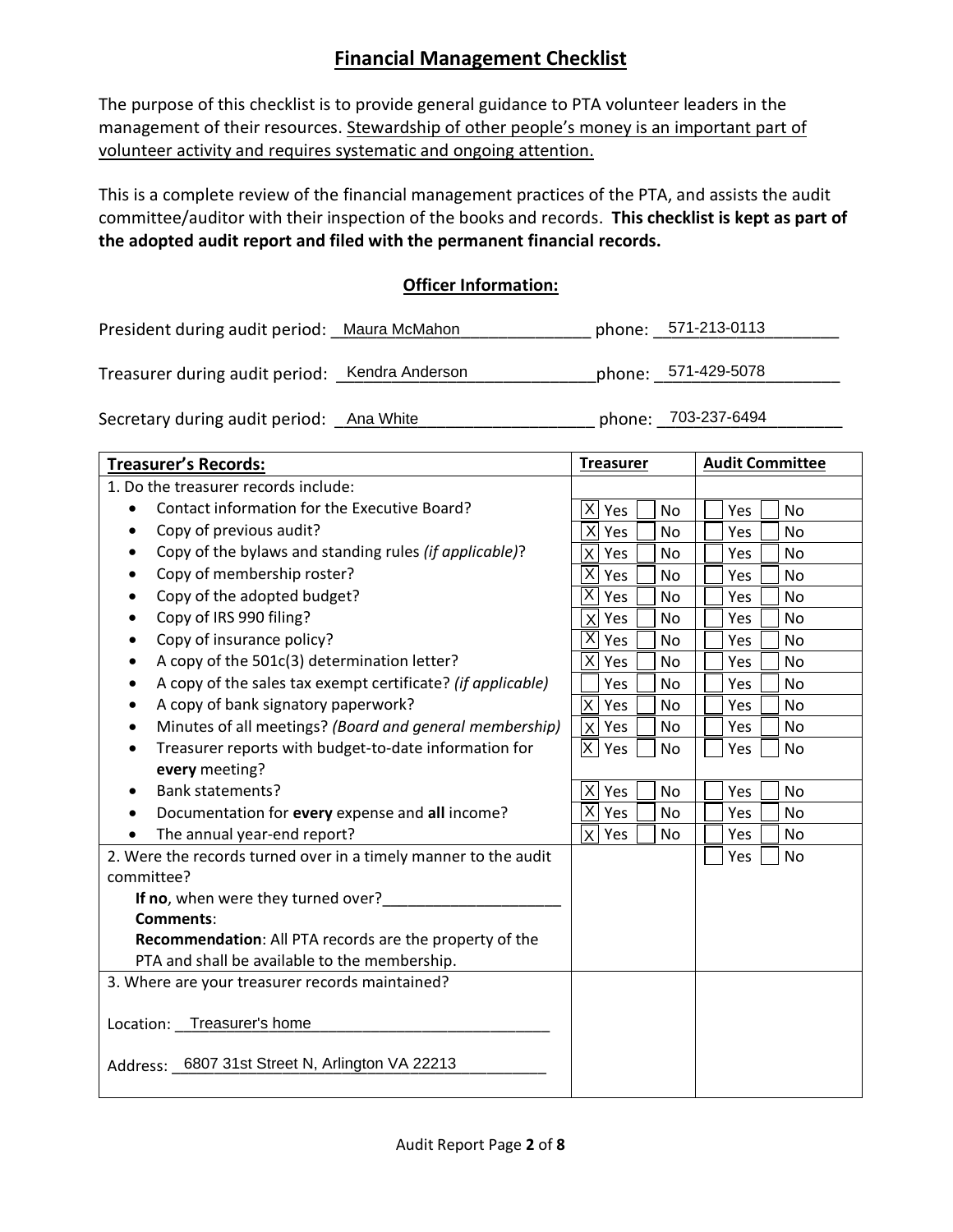| If possible, your records should be kept at your school in a secure<br>location. Your board needs to know where these books are<br>kept. |                                  |  |
|------------------------------------------------------------------------------------------------------------------------------------------|----------------------------------|--|
| 4. Are the current treasurer books held by the treasurer?                                                                                | $ \overline{X} $ Yes $ $<br>l No |  |
| The treasurer maintains all financial records.                                                                                           |                                  |  |

| <b>Budget:</b>                                                                                                   | <b>Treasurer</b>                  | <b>Audit Committee</b> |
|------------------------------------------------------------------------------------------------------------------|-----------------------------------|------------------------|
| 1. Was the budget adopted by the general membership?                                                             | $ X $ Yes<br>No                   | Yes<br>No              |
| When?                                                                                                            |                                   |                        |
| If no,                                                                                                           | 09/24/2018                        |                        |
| Comments:                                                                                                        | (date)                            |                        |
| Recommendation: The proposed budget is to be prepared<br>by a budget committee, presented to the executive board |                                   |                        |
| and then to the general membership for adoption. We are a                                                        |                                   |                        |
| membership association and this money belongs to our                                                             |                                   |                        |
| members.                                                                                                         |                                   |                        |
|                                                                                                                  |                                   |                        |
| Was the budget prepared by a budget committee?                                                                   | $X$ No<br>Yes                     |                        |
| If no, who prepared the budget?                                                                                  | Treasurer and                     |                        |
|                                                                                                                  | reviewed by EC                    |                        |
| Is the budget based on knowledge of last year's<br>$\bullet$                                                     | $X$ Yes<br>No                     |                        |
| income/expenses, current financial conditions, expense<br>needs etc.?                                            |                                   |                        |
| Does the budget show all sources of income, totaled and                                                          | $ X $ Yes<br>No                   |                        |
| balanced, against all total expense categories?                                                                  |                                   |                        |
| Was the budget reviewed by the Board before general<br>membership adoption?                                      | $ \overline{X} $ Yes<br><b>No</b> |                        |
| 2. Was a budget report presented at every PTA board/general                                                      | Yes $ X $ No                      | Yes<br>No              |
| membership meeting?                                                                                              |                                   |                        |
| If no,<br>Budget reports always presented @ general meetings<br><b>Comments:</b> and as needed at board meetings |                                   |                        |
| Recommendation: A budget report showing income and                                                               |                                   |                        |
| expenses in each budget line should be presented at every                                                        |                                   |                        |
| PTA Board/general membership meeting.                                                                            |                                   |                        |
| 3. Is a copy of the adopted audit report sent to the state office                                                | X Yes<br>No                       |                        |
| each year?                                                                                                       |                                   |                        |
| 4. Are there any irregularities in the budgeted amounts to actual                                                |                                   | Yes<br>No              |
| expenses/income?                                                                                                 |                                   |                        |
| If yes,                                                                                                          |                                   |                        |
| Comments:                                                                                                        |                                   |                        |
| Recommendation: any budget amendment over \$300 must                                                             |                                   |                        |
| be approved by your general membership.                                                                          |                                   |                        |

| <b>Treasurer's Reports:</b> |                                                                  | <b>Treasurer</b>      | <b>Audit Committee</b> |
|-----------------------------|------------------------------------------------------------------|-----------------------|------------------------|
|                             | 1. Was a detailed, written treasurer's report presented at every | Yes $\overline{X}$ No | Yes<br>No              |
|                             | PTA board/general membership meeting?                            |                       |                        |
| If no.                      | Treasurer reports always presented @ general meetings            |                       |                        |
| Comments:                   | and as needed at board meetings                                  |                       |                        |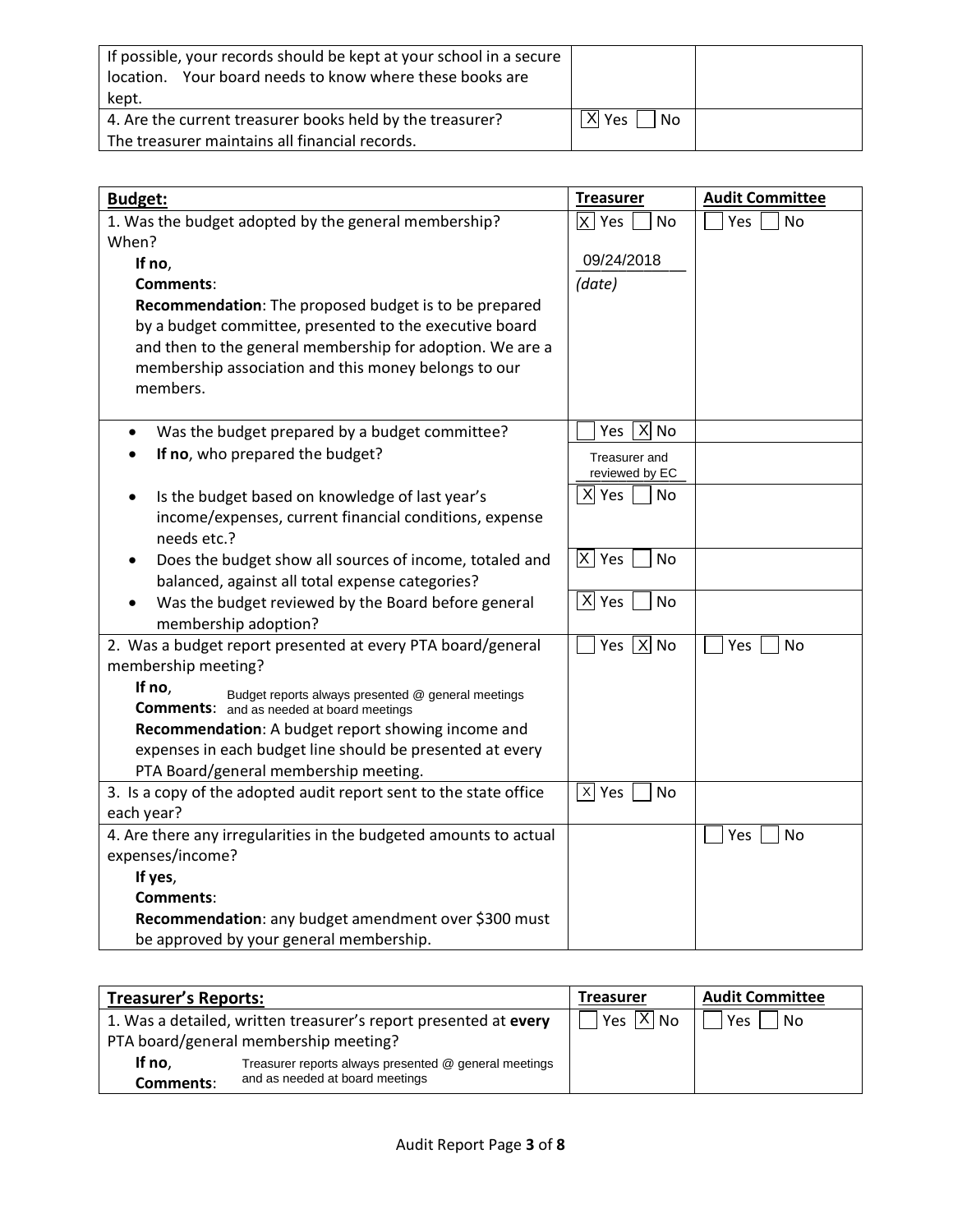| Recommendation: A treasurer's report detailing income and                 |                          |            |
|---------------------------------------------------------------------------|--------------------------|------------|
| expenses and reconciled to the bank statement must be                     |                          |            |
| presented at every PTA board/general membership meeting.                  |                          |            |
| Were the reports clear, concise and easily understood?                    | No.<br><b>Yes</b>        | Yes<br>No. |
| Did the reports show, in detail, the source(s) of all income<br>$\bullet$ | $ X $ Yes<br>No.         | Yes<br>No. |
| and expenses?                                                             |                          |            |
| 2. Did the treasurer prepare an annual or year-end detailed,              | $\times$<br>No.<br>l Yes | Yes.<br>No |
| written report?                                                           |                          |            |
| 3. Do the canceled checks and the entries in the checkbook and            |                          | No<br>Yes  |
| the treasurer's reports all agree?                                        |                          |            |
| 4. Do the deposit slips and the entries in the income ledger and          |                          | Yes<br>No  |
| the treasurer's reports all agree?                                        |                          |            |
| 5. Have all financial obligations of the PTA been paid in full?           |                          | No<br>Yes  |

| <b>Bank Reconciliation:</b>                                         | <b>Treasurer</b> | <b>Audit Committee</b> |
|---------------------------------------------------------------------|------------------|------------------------|
| 1. Were the bank statements reconciled every month?                 | $ X $ Yes<br>No  | No<br>Yes              |
| If no, when were they reconciled?                                   |                  |                        |
| Comments:                                                           |                  |                        |
| Recommendation: Bank statements must be reconciled every            |                  |                        |
| month.                                                              |                  |                        |
| 2. Are bank reconciliations verified each month by individuals that | Yes   X   No     | No<br>Yes.             |
| are not authorized to sign checks?                                  |                  |                        |
| If no, were they verified in any months?                            |                  |                        |
| <b>Comments:</b> Reconciliation performed by treasurer only         |                  |                        |
| Recommendation: Bank statements must be opened by a                 |                  |                        |
| non-signer and must be verified against the treasurer's report      |                  |                        |
| every month.                                                        |                  |                        |
| 3. Did the year-end financial report reconcile with the final bank  | XI<br>Yes<br>No  | No<br>Yes.             |
| statement?                                                          |                  |                        |

| <b>Financial Procedures and Controls:</b>                      | <b>Treasurer</b> | <b>Audit Committee</b> |
|----------------------------------------------------------------|------------------|------------------------|
| 1. Are all PTA monies kept separate from school, personal or   | $ X $ Yes<br>No  |                        |
| other organization's funds?                                    |                  |                        |
| 2. Are the state and national portions of membership dues sent | Yes $ X $ No     | No<br><b>Yes</b>       |
| to the Virginia PTA state office before December 1st?          |                  |                        |
| If no,                                                         |                  |                        |
| <b>Comments:</b> Not applicable for a council PTA              |                  |                        |
| <b>Recommendation:</b> Membership funds belonging to Virginia  |                  |                        |
| and National PTA are transfer funds and should be remitted     |                  |                        |
| to Virginia PTA.                                               |                  |                        |
| Do the deposit records for membership match the                |                  | No<br>Yes              |
| membership numbers?                                            |                  |                        |
| If no,                                                         |                  |                        |
| Comments:                                                      |                  |                        |
| <b>Recommendation:</b> membership funds belonging to Virginia  |                  |                        |
| and National PTA should be remitted to Virginia PTA and are    |                  |                        |
| not included in your PTA budget.                               |                  |                        |
| What was the PTA's total membership count for the year?        | N/A              |                        |
|                                                                |                  |                        |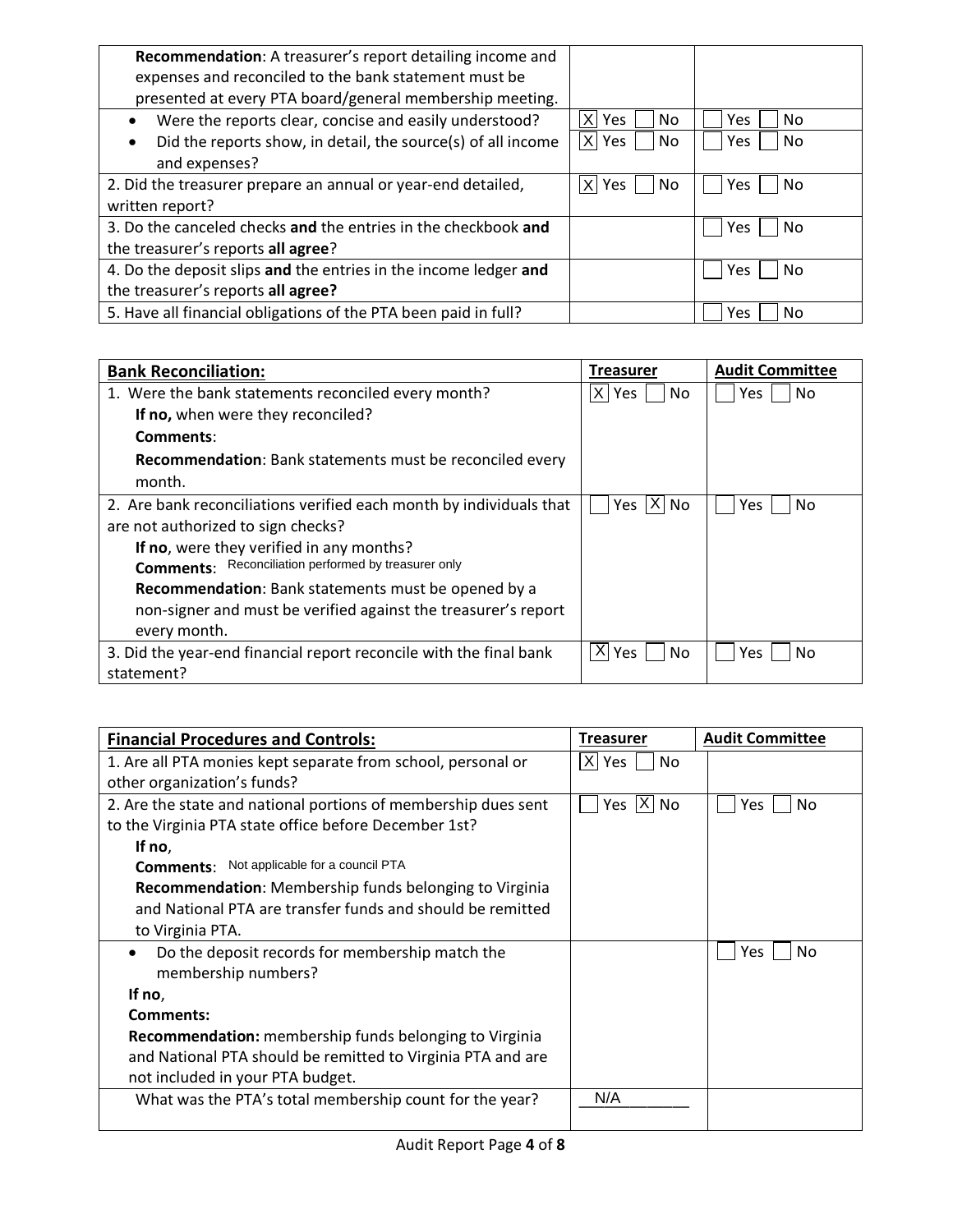| PTA membership dues are $\frac{2}{3}$ per member for the                                                                                                | complete section                |                         |
|---------------------------------------------------------------------------------------------------------------------------------------------------------|---------------------------------|-------------------------|
| school year.                                                                                                                                            |                                 |                         |
|                                                                                                                                                         |                                 |                         |
| What was the date and dollar amount of dues sent to                                                                                                     | complete section                |                         |
| Virginia PTA?                                                                                                                                           |                                 |                         |
| Date: ___________<br>Amount: ________________<br>$\circ$                                                                                                |                                 |                         |
| Amount: ________________<br>Date: ___________<br>O                                                                                                      |                                 |                         |
| Date: ___________<br>Amount: ________________<br>O                                                                                                      |                                 |                         |
| What was the amount of dues paid to Council, if applicable?                                                                                             | complete section                |                         |
| Amount: ________________<br>Date: _____________<br>O                                                                                                    |                                 |                         |
|                                                                                                                                                         |                                 |                         |
| 3. Was there a proper invoice or receipt for each expenditure?                                                                                          | $ X $ Yes<br>No                 | Yes<br>No               |
| If no,                                                                                                                                                  |                                 |                         |
| Comments:                                                                                                                                               |                                 |                         |
| Recommendation: There must be a receipt or invoice for                                                                                                  |                                 |                         |
| every check written. If there is no receipt, no check should                                                                                            |                                 |                         |
| be written.                                                                                                                                             |                                 |                         |
| Was every expense checked against the budget before                                                                                                     | $ X $ Yes<br>No                 |                         |
| authorization?                                                                                                                                          | $ \overline{X} $ Yes<br>No      |                         |
| Were receipts and invoices matched against the request                                                                                                  | $ X $ Yes<br><b>No</b>          |                         |
| before payment?                                                                                                                                         |                                 |                         |
| Is there a time limit for reimbursements?                                                                                                               |                                 |                         |
|                                                                                                                                                         |                                 |                         |
| 4. Is there a policy that prohibits the signing of blank checks?                                                                                        | Yes<br><b>No</b><br>IX I        |                         |
| Are all checks signed by at least two authorized people?                                                                                                | Yes $ X $ No                    | Yes<br>No               |
| If no, how often were they only signed by one person?<br>Commonts: Some checks issued via bill pay.                                                     |                                 |                         |
| <b>Comments:</b>                                                                                                                                        |                                 |                         |
| <b>Comments:</b> In all cases, signed expense request exists to verify approved amount<br><b>Recommendation:</b> all checks must be signed by 2 people. |                                 |                         |
| Was the check register kept current?<br>$\bullet$                                                                                                       | $ \mathsf{X} $ Yes<br><b>No</b> | Yes<br><b>No</b>        |
| Are all checks used in sequential order?                                                                                                                | $\overline{X}$ Yes<br>No        | Yes<br>No               |
| Are all checks accounted for, including voided checks?                                                                                                  | $X$ Yes<br>No                   | Yes<br>No               |
|                                                                                                                                                         |                                 |                         |
| Were there any checks written to "cash" or cash                                                                                                         | Yes $X$ No                      | <b>No</b><br><b>Yes</b> |
| withdrawals?                                                                                                                                            |                                 |                         |
| If yes, list:                                                                                                                                           |                                 |                         |
|                                                                                                                                                         |                                 |                         |
| Check #: _____________                                                                                                                                  |                                 |                         |
|                                                                                                                                                         |                                 |                         |
| Check #: ___________                                                                                                                                    |                                 |                         |
| Amount: _________ Date: ___                                                                                                                             |                                 |                         |
| Check #: ___________                                                                                                                                    |                                 |                         |
|                                                                                                                                                         |                                 |                         |
| Comments:                                                                                                                                               |                                 |                         |
| <b>Recommendation: NEVER</b> write a check to "cash". There                                                                                             |                                 |                         |
| is no record of how your PTAs funds were spent.                                                                                                         |                                 |                         |
| 5. Is signatory paperwork up-to-date with at least three (3)                                                                                            | $ X $ Yes<br>No                 |                         |
| signatures?                                                                                                                                             |                                 |                         |
| Does the PTA/PTSA have checking account?                                                                                                                | $ X $ Yes<br>No                 |                         |
| With which bank? BB&T                                                                                                                                   |                                 |                         |
| Does the PTA/PTSA have a savings account?                                                                                                               | Yes $ X $ No                    |                         |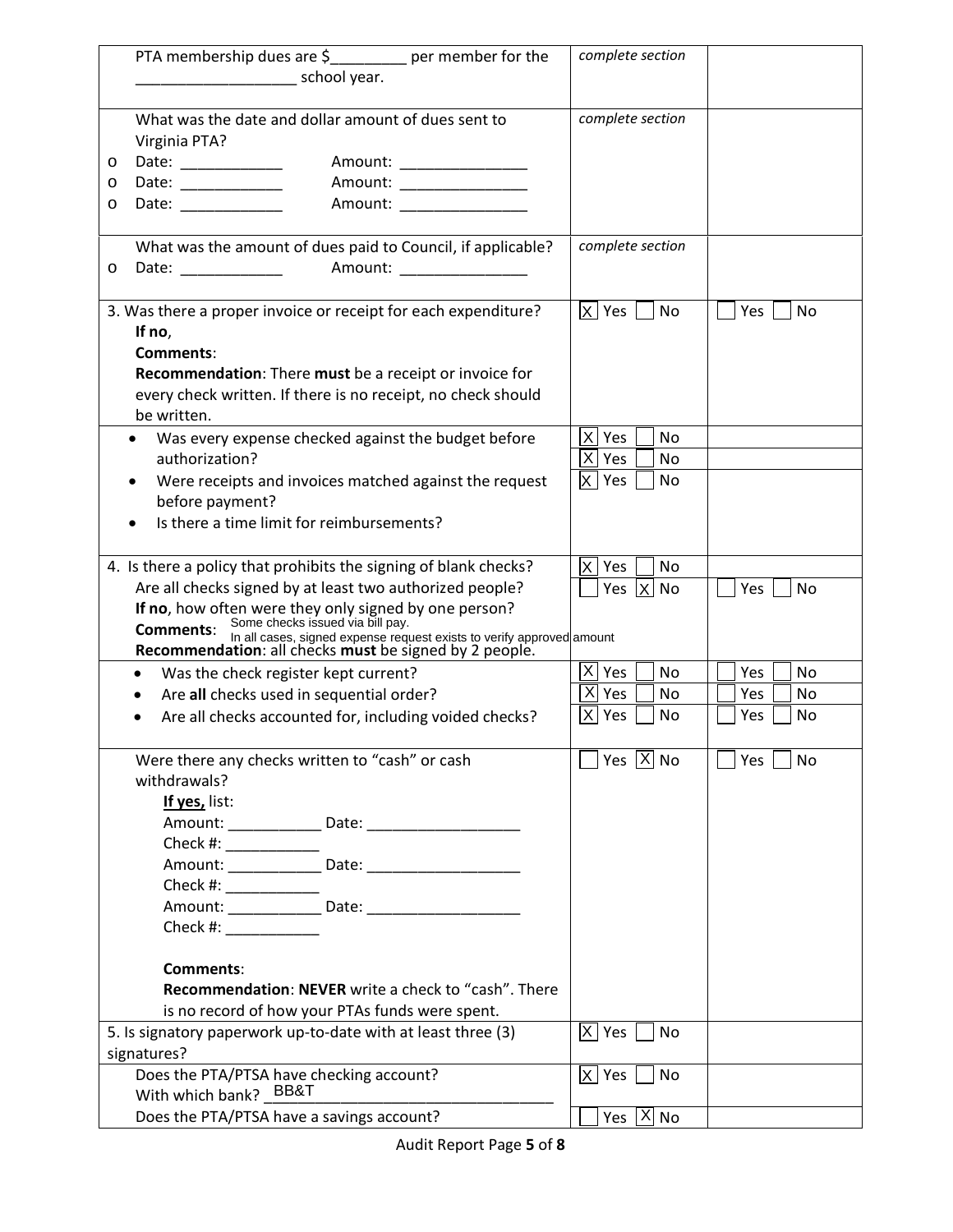| With which bank?                                                                                                                                                                                                              |                         |                  |
|-------------------------------------------------------------------------------------------------------------------------------------------------------------------------------------------------------------------------------|-------------------------|------------------|
| Does the PTA/PTSA have any certificates of deposit?                                                                                                                                                                           | Yes $ X $ No            |                  |
| With which bank? Nine and the same of the same of the same of the same of the same of the same of the same of the same of the same of the same of the same of the same of the same of the same of the same of the same of the |                         |                  |
|                                                                                                                                                                                                                               |                         |                  |
| Does the PTA/PTSA have a debit card?                                                                                                                                                                                          | Yes $ \overline{X} $ No | Yes<br>No        |
| If yes,                                                                                                                                                                                                                       |                         |                  |
| Comments:                                                                                                                                                                                                                     |                         |                  |
| Recommendation: Virginia PTA strongly advises units                                                                                                                                                                           |                         |                  |
| not to hold debit cards as they can be easily misused.                                                                                                                                                                        |                         |                  |
| 6. Are at least two people involved in the processes of depositing                                                                                                                                                            | Yes $ X $ No            | <b>No</b><br>Yes |
| funds and handling cash?                                                                                                                                                                                                      |                         |                  |
| If no, how often did only one person count?                                                                                                                                                                                   |                         |                  |
| <b>Comments:</b> There have never been any cash transactions                                                                                                                                                                  |                         |                  |
| Recommendation: A deposit reconciliation form must be                                                                                                                                                                         |                         |                  |
| used for every cash deposit, with two people counting the                                                                                                                                                                     |                         |                  |
| funds every time. A "cash counting sheet for event" may also                                                                                                                                                                  |                         |                  |
| be used (National PTA).                                                                                                                                                                                                       |                         |                  |
| Were all funds deposited promptly? (within the next                                                                                                                                                                           | Yes $ \overline{X} $ No | Yes<br>No        |
| business day)                                                                                                                                                                                                                 |                         |                  |
| If no, how much time lapsed?                                                                                                                                                                                                  |                         |                  |
| <b>Comments:</b> Up to a week, as membership checks were coming in                                                                                                                                                            |                         |                  |
| Recommendation: PTA funds should never be taken                                                                                                                                                                               |                         |                  |
| home with you and should be deposited the same day                                                                                                                                                                            |                         |                  |
| they are received or the next business day.                                                                                                                                                                                   |                         |                  |
| Was all income properly allocated into the appropriate                                                                                                                                                                        | $X \mid Y$ es<br>No     |                  |
| budget line?                                                                                                                                                                                                                  |                         |                  |

| Insurance:                                                         | <b>Treasurer</b>  | <b>Audit Committee</b> |
|--------------------------------------------------------------------|-------------------|------------------------|
| 1. Are insurance policies in force to protect the PTA against loss | X <br>i Yes<br>No | No<br>Yes              |
| of property by reason of fire, theft or other casualty?            |                   |                        |
| 2. Are liability policies in effect to protect PTA officers and    | X <br>Yes<br>No   | Yes<br>No.             |
| members, schoolchildren or other third parties where PTA           |                   |                        |
| projects or activities may result in an accident?                  |                   |                        |
| 3. Are the treasurer and all others authorized to handle PTA       | X<br>ا Yes<br>No  | No<br>Yes              |
| funds covered by a fidelity bond in the amount determined by       |                   |                        |
| the board?                                                         |                   |                        |

| <b>Internal Revenue Service (IRS) and Tax Forms:</b>              | <b>Treasurer</b>         | <b>Audit Committee</b> |
|-------------------------------------------------------------------|--------------------------|------------------------|
| 1. What is the PTA/PTSA's Employer Identification Number          |                          |                        |
| 52-1289343<br>(EIN)?                                              |                          |                        |
| 2. A copy of the letter from Virginia PTA verifying your PTA as a | IX I<br>No<br>Yes        | No.<br>Yes.            |
| subordinate of the Virginia PTA with our 501c(3) Determination    |                          |                        |
| Letter and your Sales Tax Exemption Certificate are in your       |                          |                        |
| permanent files.                                                  |                          |                        |
| 3. Has the IRS form 990, 990-EZ or E-Postcard been filed with     | X.<br>No.<br>Yes         | No.<br>Yes             |
| the IRS?                                                          |                          |                        |
| Has it been forwarded to Virginia PTA? (the e-mail confirmation   | $ \mathsf{X} $ No<br>Yes |                        |
| may be forwarded for the E-Postcard)                              |                          |                        |
| 4. Is the PTA/PTSA incorporated?                                  | X.<br>Yes<br>No.         |                        |
|                                                                   |                          |                        |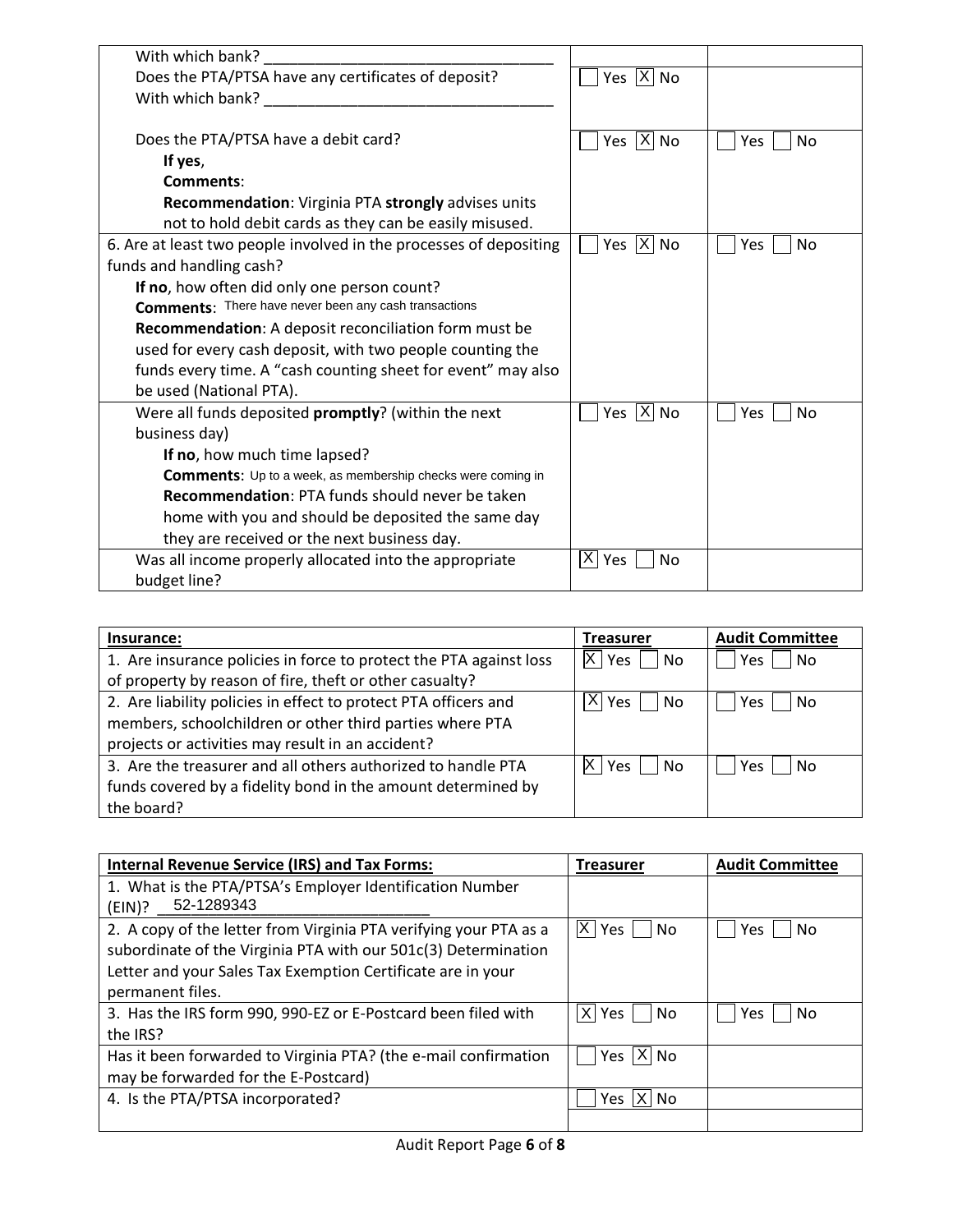| • If "YES", has an annual corporate report been filed with the | Yes<br>No          |  |
|----------------------------------------------------------------|--------------------|--|
| state government, as required?                                 | <b>Yes</b><br>l No |  |
| Does the annual report reflect current officers and/or a       |                    |  |
| registered corporate agent?                                    |                    |  |

| <b>Fundraising, Corporate Sponsorship and Grants:</b>                        |                                                                                     | <b>Treasurer</b>                    |
|------------------------------------------------------------------------------|-------------------------------------------------------------------------------------|-------------------------------------|
|                                                                              | 1. Did the PTA follow the 3 to 1 rule for fundraising (reference "Standards for PTA | X Yes<br>No                         |
| Fundraising" at www.ptakit.org)                                              |                                                                                     |                                     |
| 2. Did the PTA ensure fundraisers did not exploit children?                  |                                                                                     | X<br><b>Yes</b><br>No               |
| 3. Were all fundraisers approved by the general membership?                  |                                                                                     | ΧI<br>Yes.<br>No                    |
| 4. Was care taken to see that no laws were violated during fundraisers?      |                                                                                     | x <sub>l</sub><br><b>Yes</b><br>No. |
| 5. Were all school system policies for fundraisers followed?                 |                                                                                     | X<br><b>Yes</b><br>No.              |
| 6. Did the President sign all fundraising contracts?                         |                                                                                     | X<br><b>Yes</b><br>No               |
| 7. Were sufficient procedures in place to ensure the safe handling of funds? |                                                                                     | X<br>No<br>Yes.                     |
| 8. Did the PTA receive any money from grants?                                |                                                                                     | ΧI<br>Yes<br>No.                    |
| If "YES" list:                                                               |                                                                                     |                                     |
| <b>Grant Source</b>                                                          | Amount                                                                              |                                     |
|                                                                              |                                                                                     |                                     |
|                                                                              |                                                                                     |                                     |
| Were monies expended in accordance with grant application?                   |                                                                                     | No<br>Yes.                          |
| 9. Did the PTA receive any money or goods from corporate sponsorships?       |                                                                                     | No<br>Yes<br>ΧI                     |
| Was the money or goods used according to the request?                        |                                                                                     | No.<br>Yes                          |
|                                                                              |                                                                                     |                                     |

| <b>Leadership Training</b>                                          | <b>Treasurer</b>           |
|---------------------------------------------------------------------|----------------------------|
| 1. Were officers sent to Leadership Training and Annual Conference? | $ \overline{X} $ Yes<br>No |
| 2. Did officers participate in District or Council training?        | $ \overline{X} $ Yes<br>No |
| 3. Did officers complete National PTA E-learning courses?           | $ X $ Yes<br>No            |

**Auditors Additional Comments and Recommendations:** *(use additional space as needed)*